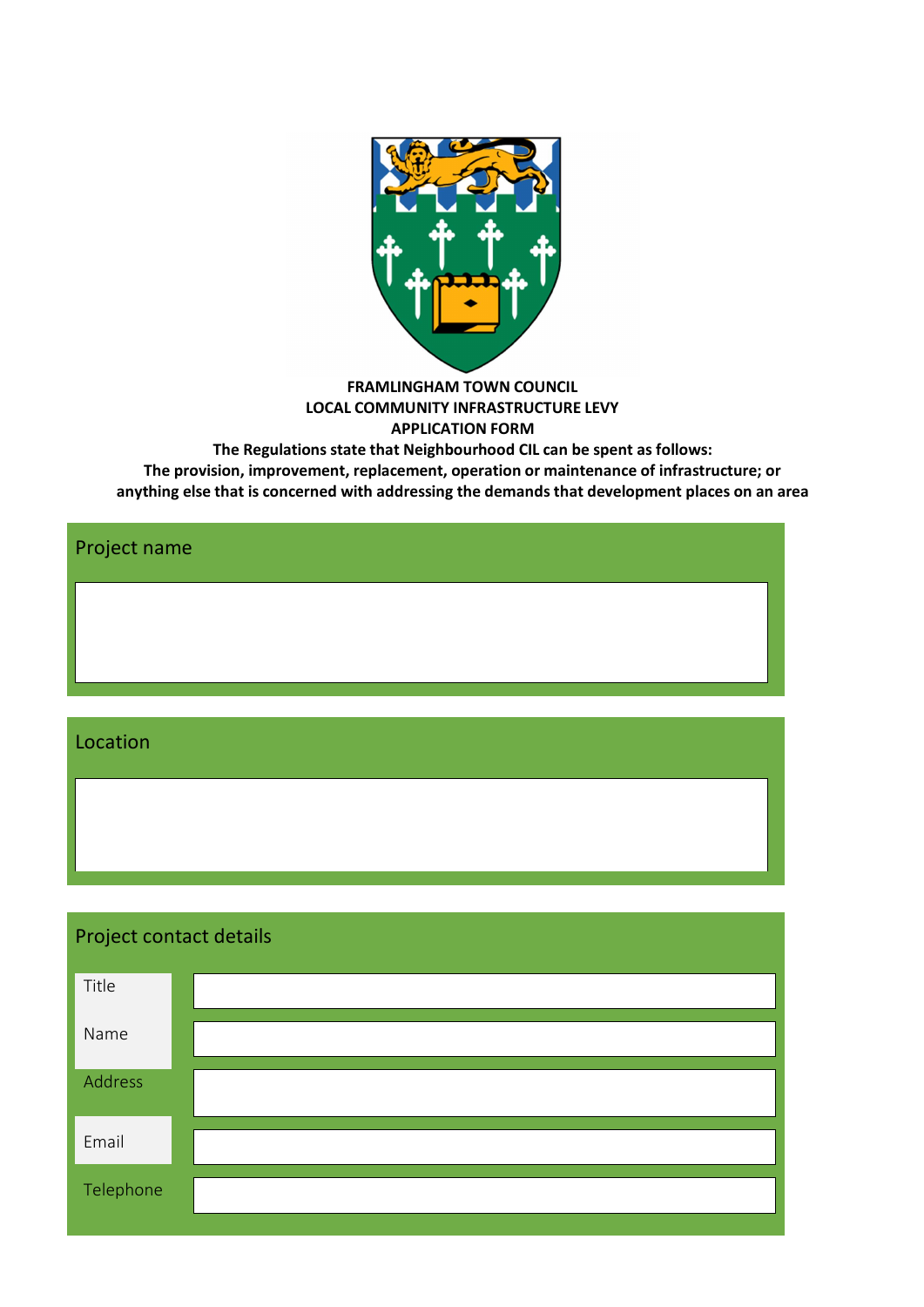Purpose:

Please explain how this project is supporting development of the area:

Aims and objectives: Please explain the aims and objectives of the project

Supporting evidence:

Please provide copies of evidence, surveys etc and append to this form and list in order below: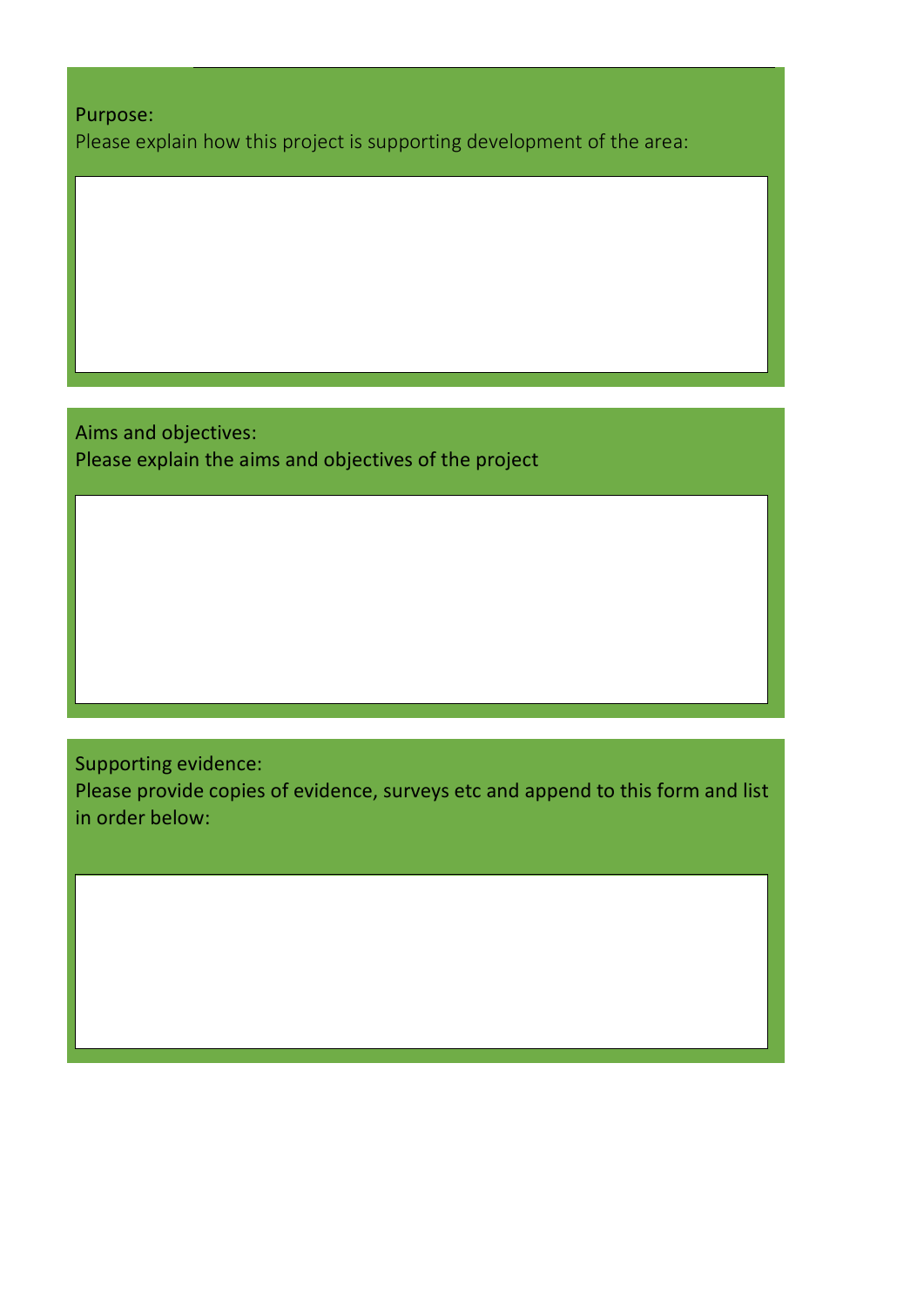| <b>Project timescales</b> |  |  |  |  |
|---------------------------|--|--|--|--|
| Duration of project       |  |  |  |  |
| Start date                |  |  |  |  |
| Completion date           |  |  |  |  |
| Reason for deadline       |  |  |  |  |

## Cost of project

| Total cost of project<br>(including funding secured to<br>date) |  |
|-----------------------------------------------------------------|--|
| LOCAL CIL funding<br>requested                                  |  |
| Stakeholders                                                    |  |

| <b>Current funding</b>                                         |  |  |  |
|----------------------------------------------------------------|--|--|--|
| Current funders /<br>contributors (Please<br>list)<br>£ amount |  |  |  |
| Provisional funding<br>£ amount                                |  |  |  |
| Agreed funding<br>£ amount                                     |  |  |  |
| Other funders<br>approached (Please<br>list)                   |  |  |  |
| £ amount                                                       |  |  |  |